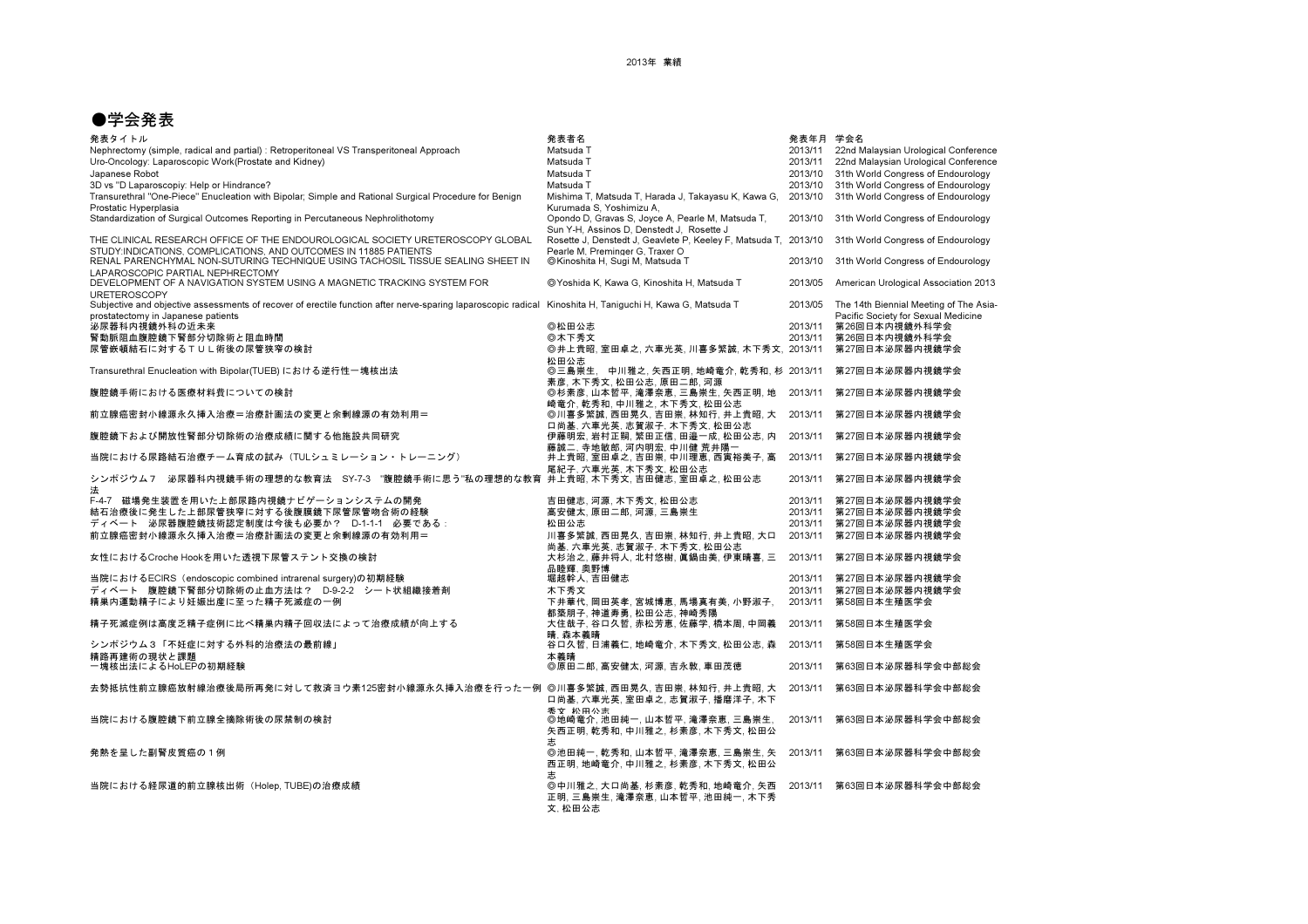| 尿道内血管腫の1例<br>当院における生体腎移植ドナーの術後フォローに関する実態調査及び臨床的検討                                                     | ◎渡邉仁人, 宮城亮太, 萩倉祥一, 吉野薫<br>◎矢西正明,池田純一,山本哲平,滝澤奈恵,三島崇生,<br>乾秀和, 地崎竜介, 中川雅之, 杉素彦, 木下秀文, 松田公<br>志     | 2013/11<br>2013/11            | 第63回日本泌尿器科学会中部総会<br>第63回日本泌尿器科学会中部総会                           |  |
|-------------------------------------------------------------------------------------------------------|--------------------------------------------------------------------------------------------------|-------------------------------|----------------------------------------------------------------|--|
| 前立腺癌密封小線源永久挿入治療後の患者家族への被曝線量の検討                                                                        | ◎林知行,川喜多繁誠,吉田崇,井上貴昭,西田晃久,大<br>口尚基,六車光英,室田卓之,志賀淑子,播磨洋子,木下                                         | 2013/11                       | 第63回日本泌尿器科学会中部総会                                               |  |
| TKI Failureとなった高齢者mRCCに対するエベロリムスの治療効果                                                                 | 秀文. 松田公志<br>稲元輝生, 東治人, 野々村祝夫, 仲谷達也, 松田公志, 野<br>沢昌弘、植田健、木下秀文、西村和郎、金山博臣、三木恒<br>治,富田善彦,辻畑正雄,植村天受    | 2013/11                       | 第63回日本泌尿器科学会中部総会                                               |  |
| 口ボット手術と女性泌尿器疾患(骨盤臓器脱)<br>再燃前立腺癌における非ステロイド性抗アンドロゲン剤交替療法の有用性の予測に関する検討~NAS<br>A - P C - P M Study Group~ | 大口尚基, 中川雅之, 三島崇生, 室田卓之<br>神谷直人, 鈴木啓悦, 西村健作, 藤井元廣, 桶川隆嗣, 松<br>田公志,森田辰男,松本哲朗,滝花義男,大園誠一郎,並          | 2013/11<br>2013/10            | 第63回日本泌尿器科学会中部総会<br>第51回日本がん治療学会                               |  |
| 再燃前立腺癌における非ステロイド性抗アンドロゲン剤交替療法の有用性の予測に関する検討 ~NASA 神谷直人, 鈴木啓悦, 西村健作, 藤井元廣, 桶川隆嗣, 松                      |                                                                                                  | 2013/10                       | 第51回日本癌治療学会                                                    |  |
| - PC - PM Study Group~<br>当院の前立腺生検におけるMRIの検討                                                          | 田公志,森田辰男,松本哲朗,滝花義男,大園誠一郎,並<br>山本哲平, 池田純一, 滝澤奈恵, 三島崇生, 矢西正明, 乾<br>秀和, 地崎竜介, 中川雅之, 杉素彦, 木下秀文, 松田公志 | 2013/09                       | 第1回泌尿器画像診断・治療技術研究会                                             |  |
| 腎部分切除術術後の漏斗部狭窄による難治性尿瘻に対して選択的腎動脈塞栓術が有効であった1例                                                          | 山本哲平, 池田純一, 滝澤奈恵, 三島崇生, 矢西正明, 乾<br>秀和,地崎竜介,中川雅之,杉素彦,木下秀文,松田公志                                    | 2013/09                       | 第224回 日本泌尿器科学会関西医科大<br>学地方会                                    |  |
| 腹腔鏡下手術で摘出した後腹膜Ganglioneuromaの1例                                                                       | 田口真, 吉田崇, 林知行, 井上貴昭, 西田晃久, 川喜多繁<br>誠、大口尚基、六車光英、室田卓之                                              | 2013/09                       | 第224回 日本泌尿器科学会関西医科大<br>学地方会                                    |  |
| Impacted stone に対する自然灌流f-TULの工夫<br>B型肝炎既感染レシピエント・ドナーの臨床的検討                                            | 井上貴昭<br>◎矢西正明, 小糸悠也, 高安健太, 池田純一, 山本哲平,<br>滝澤奈恵, 地崎竜介, 乾秀和, 中川雅之, 杉素彦, 木下秀                        | 2013/09<br>2013/06            | 第8回北大阪Endurology研究会<br>第29回腎移植・血管外科研究会                         |  |
| 硬性腎盂鏡をもちいたCAPD留置カテーテルの工夫<br>前立腺癌全適後の再発                                                                | 文. 松田公志<br>増田朋子, 正木浩哉, 室田卓之<br>◎地崎竜介                                                             | 2013/06<br>2013/05            | 第58回日本透析医学会<br>大阪泌尿器科臨床医会 第63回学術集<br>会                         |  |
| 原発性膀胱MALT(Mucosa-Associated Lymphoid Tissue)の1例                                                       | ◎乾秀和、池田純一、山本哲平、滝澤奈恵、三島崇生、 矢 2013/05                                                              |                               | 第223回<br>日本泌尿器科学会関西地方会                                         |  |
| 間欠自己導尿を施行中に急激な増大を認めた膀胱癌の1例                                                                            | 西正明, 地崎竜介, 中川雅之, 杉素彦, 木下秀文, 松田公<br>◎原田二郎、高安健太、河源、桜井孝規、三島崇生                                       | 2013/05                       | 第223回<br>日本泌尿器科学会関西地方会                                         |  |
| 前立腺癌密封小線源永久挿入治療後の精嚢再発に対してsalvage治療を行った1例                                                              | ◎林知行、川喜多繁誠、井上貴昭、増田朋子、西田晃久、                                                                       | 2013/05                       | 第223回<br>日本泌尿器科学会関西地方会                                         |  |
| 両側副腎褐色細胞腫摘除術後に異所性副腎への褐色細胞腫再発を認めたMEN2Aの1例                                                              | 大口尚基,室田卓之<br>◎滝澤奈恵. 乾秀和. 木下秀文. 松田公志                                                              | 2013/05                       | 第25回<br>日本内分泌外科学会総会                                            |  |
| 比較的大きな腎結石に対する f - T U L 後の自然排石と腎盂腎杯形態との影響についての検討                                                      | ◎井上貴昭,室田卓之,飯田剛嗣,増田朋子,西田晃久,                                                                       | 2013/04                       | 第101回<br>日本泌尿器科学会総会                                            |  |
| Active Surveillance可能と思われる症例の前立腺全摘病理標本の検討                                                             | 川喜多繁誠、大口尚基、木下秀文、松田公志<br>◎井上貴博, 木下秀文, 清水洋祐, 寺田直樹, 神波大己,                                           | 2013/04                       | 第101回<br>日本泌尿器科学会総会                                            |  |
| 尿管腫瘍に対する尿管部分切除術の臨床的検討                                                                                 | 杉素彦、小川修、松田公志<br>◎乾秀和,井上貴博,池田純一,山本哲平,滝澤奈恵,福<br>井勝也、矢西正明、地崎竜介、中川雅之、杉素彦、木下秀<br>文. 松田公志              | 2013/04                       | 第101回<br>日本泌尿器科学会総会                                            |  |
| 磁場発生装置を用いた尿管鏡ナビゲーションシステムの開発<br>当院における腹腔鏡下前立腺全摘除術の経験                                                   | ◎吉田健志,河源,木下秀文,松田公志                                                                               | 2013/04<br>2013/04            | 日本泌尿器科学会総会<br>第101回<br>日本泌尿器科学会総会<br>第101回                     |  |
| 当院の前立腺針生検におけるMRIの検討                                                                                   | ◎原田二郎,三島崇生,河源<br>◎山本哲平, 木下秀文, 松田公志                                                               | 2013/04                       | 第101回<br>日本泌尿器科学会総会                                            |  |
| 前立腺癌に対する腹腔鏡下前立腺全摘と恥骨後式前立腺全摘の周術期成績およびE-PASSを用いた比較検  ◎杉素彦. 木下秀文. 中川雅之. 川端和史. 川喜多繁誠.                     |                                                                                                  | 2013/04                       | 日本泌尿器科学会総会<br>第101回                                            |  |
| 討<br>当院における前立腺全摘標本からみた前立腺生検のGleason Score(GS)や検出箇所などの相違について ⑥西田晃久, 川喜多繁誠, 飯田剛嗣, 井上貴昭, 増田朋子, 2013/04   | 大口尚基,河源,室田卓之,松田公志                                                                                |                               | 第101回<br>日本泌尿器科学会総会                                            |  |
| の検討<br>関西医科大学附属滝井病院における前立腺癌ヨウ素125密封小線源永久挿入療法の治療成績                                                     | 大口尚基,室田卓之, 木下秀文, 松田公志<br>◎川喜多繁誠,井上貴昭,飯田剛嗣,増田朋子,西田晃久, 2013/04<br>大口尚基,室田卓之,志賀淑子,播磨洋子,木下秀文,松       |                               | 第101回<br>日本泌尿器科学会総会                                            |  |
| 筋層非浸潤性膀胱癌に対する再発予防目的Mitomycin C 膀胱内注入療法の治療成績                                                           | 田公志<br>◎大杉治之,北村悠樹,眞鍋由美,増田憲彦,伊東晴喜,                                                                | 2013/04                       | 日本泌尿器科学会総会<br>第101回                                            |  |
| 精巣特異的遺伝子movo遺伝子の解析                                                                                    | 三品睦輝,奥野博<br>◎地崎竜介, 矢尾育子, 片野泰代, 伊藤誠二, 松田公志                                                        | 2013/04                       | 日本泌尿器科学会総会<br>第101回                                            |  |
| 経尿道的バイポーラ前立腺核出術(TUEB)の治療成績<br>手術治療を要した包茎状態の尿道下裂<br>7年間放置された尿管ステントに形成された多発結石のためステント抜去に難渋した症例           | ◎中川雅之,大口尚基,木下秀文,松田公志<br>◎渡邉仁人,福井真二,吉野薫<br>◎堀越幹人, 吉田健志                                            | 2013/04<br>2013/04<br>2013/04 | 日本泌尿器科学会総会<br>第101回<br>第101回<br>日本泌尿器科学会総会<br>第101回 日本泌尿器科学会総会 |  |
|                                                                                                       |                                                                                                  |                               |                                                                |  |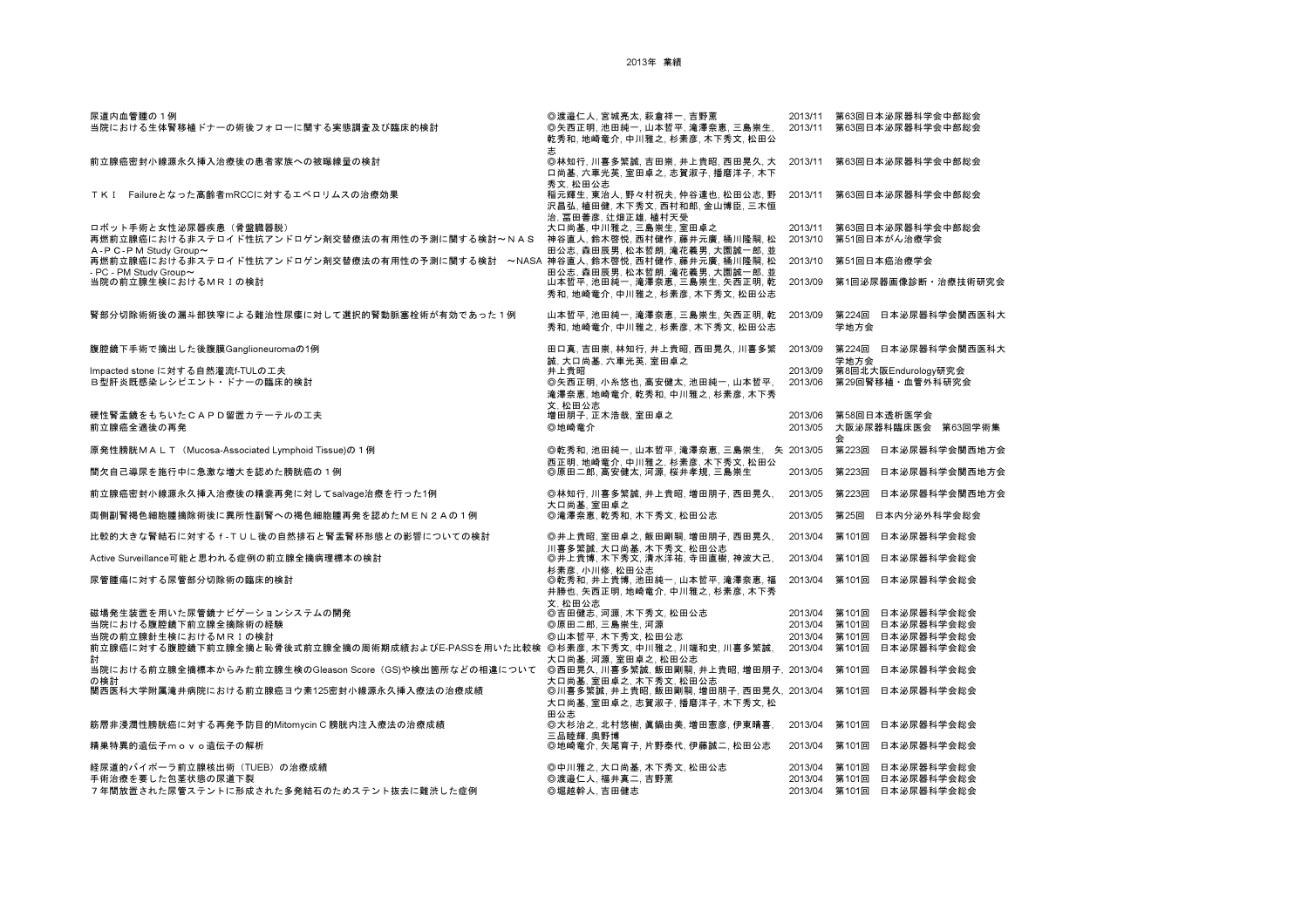2013年 業績

| 前立腺癌に対する即時 vs 遅延CAB療法の近接効果、randomized controlled trialのデータから                                                                                                            | ◎木下秀文, 小倉啓司, 河源, 川喜田睦司, 吉田健志, 室                                                                                                                                                                                                                                                                                                                                                                                                                                                                                                                        | 2013/04                                  | 第101回<br>日本泌尿器科学会総会                                                                                    |                                                                |
|-------------------------------------------------------------------------------------------------------------------------------------------------------------------------|--------------------------------------------------------------------------------------------------------------------------------------------------------------------------------------------------------------------------------------------------------------------------------------------------------------------------------------------------------------------------------------------------------------------------------------------------------------------------------------------------------------------------------------------------------|------------------------------------------|--------------------------------------------------------------------------------------------------------|----------------------------------------------------------------|
| 当院における腹腔鏡下ドナー腎採取術の臨床的検討                                                                                                                                                 | 田卓之, 松田公志<br>◎矢西正明,杉素彦,井上貴博,中川雅之,乾秀和,地崎<br>竜介, 山本哲平, 池田純一, 高安健太, 小糸悠也, 木下秀                                                                                                                                                                                                                                                                                                                                                                                                                                                                             | 2013/04                                  | 日本泌尿器科学会総会<br>第101回                                                                                    |                                                                |
| 透析腎癌に対する腹腔鏡下腎摘除術の検討                                                                                                                                                     | ◎六車光英, 河野有香, 松本敬優, 宇都宮紀明, 常森寛行, 2013/04                                                                                                                                                                                                                                                                                                                                                                                                                                                                                                                |                                          | 第101回<br>日本泌尿器科学会総会                                                                                    |                                                                |
| 腎尿管膀胱全摘術後に発症した感染性心内膜炎の1例                                                                                                                                                | 岡田卓也, 川喜田睦司<br>◎池田純一,滝澤奈恵,駒井資弘,乾秀和,小糸悠也, 高 2013/02<br>安健太、山本哲平、矢西正明、地崎竜介、中川雅之、井上                                                                                                                                                                                                                                                                                                                                                                                                                                                                       |                                          | 第222回日本泌尿器科学会関西地方会                                                                                     |                                                                |
| 回腸を用いた膀胱拡大術24年後に腸管膀胱吻合部狭窄をきたした1例                                                                                                                                        | 貴博, 杉素彦, 木下秀文, 松田公志<br>◎飯田剛嗣,井上貴昭,増田朋子,西田晃久,川喜多繁誠, 2013/02<br>大口尚基.室田卓之                                                                                                                                                                                                                                                                                                                                                                                                                                                                                |                                          | 第222回日本泌尿器科学会関西地方会                                                                                     |                                                                |
| 腹腔鏡手術の技術分析とサポートシステム                                                                                                                                                     | ◎松田公志                                                                                                                                                                                                                                                                                                                                                                                                                                                                                                                                                  | 2013/02                                  | 第6回Shizuoka Uro-Oncology<br>Conference (SUOC)                                                          |                                                                |
| 単孔式腹腔鏡下ドナー腎採取術の初期体験                                                                                                                                                     | ◎矢西正明. 小糸悠也. 高安健太. 池田純一. 山本哲平.<br>地崎竜介, 乾秀和, 中川雅之, 井上貴博, 杉素彦, 木下秀<br>文. 松田公志                                                                                                                                                                                                                                                                                                                                                                                                                                                                           | 2013/01                                  | 第46回臨床腎移植学会                                                                                            |                                                                |
| OAB診療ガイドラインと臨床                                                                                                                                                          | 大口尚基                                                                                                                                                                                                                                                                                                                                                                                                                                                                                                                                                   | 2013/01                                  | 第8回北大阪排尿障害フォーラム                                                                                        |                                                                |
| ●学術論文雑誌                                                                                                                                                                 |                                                                                                                                                                                                                                                                                                                                                                                                                                                                                                                                                        |                                          |                                                                                                        |                                                                |
| 表題                                                                                                                                                                      | 著者 共著者名                                                                                                                                                                                                                                                                                                                                                                                                                                                                                                                                                |                                          | 発行年月 掲載誌名                                                                                              | 巻号頁                                                            |
| Recent advances in urologic laparoscopic surgeries: laparoendoscopic single-site surgery, natural orifice<br>transluminal endoscopic surgery, robotics and navigation.  | Matsuda T.                                                                                                                                                                                                                                                                                                                                                                                                                                                                                                                                             | 2013/05                                  | Asian journal of endoscopic surgery                                                                    | 6(2):68-77                                                     |
| Pathological outcomes of Japanese men eligible for active surveillance after radical prostatectomy.                                                                     | Inoue T, Kinoshita H, Inui H, Komai Y, Nakagawa M,<br>Oguchi N, Kawa G, Sugi M, Ohe C, Miyasaka C, Nakano                                                                                                                                                                                                                                                                                                                                                                                                                                              | 2013/04                                  | International journal of clinical oncology                                                             | Apr 3. [Epub ahead<br>of print]                                |
| Influence of hospital surgical volume of radical prostatectomy on quality of perioperative care.                                                                        | Y. Sakaida N. Uemura Y. Matsuda T.<br>Nojiri Y, Okamura K, Tanaka Y, Yanaihara H, Sassa N,<br>Hattori R, Machida J, Hashine K, Matsuda T, Arai Y,<br>Naito S. Hasegawa T.                                                                                                                                                                                                                                                                                                                                                                              | 2013/10                                  | International journal of clinical oncology                                                             | 18(5):898-904                                                  |
| Risk factors predicting the outcome of salvage radiotherapy in patients with biochemical recurrence after<br>radical prostatectomy.                                     | Kinoshita H, Shimizu Y, Mizowaki T, Takayama K,<br>Norihisa Y, Kamoto T, Kamba T, Hayashino Y, Hiraoka<br>M. Ogawa O.                                                                                                                                                                                                                                                                                                                                                                                                                                  | 2013/08                                  | International journal of urology                                                                       | 20(8):806-811                                                  |
| Changes in perioperative management of radical prostatectomy using clinical pathways according to a                                                                     | Okumura K, Nojiri Y, Tanaka Y, Nagae H, Arai Y,                                                                                                                                                                                                                                                                                                                                                                                                                                                                                                        | 2013/03                                  | International journal of urology                                                                       |                                                                |
| stndardized care plan: A multi-institutional study<br>Survey of Endourology<br><b>LAPAROSCOPY</b>                                                                       | Matsuda T. Hattori R. Hashine K. Naito S. Hasegawa T.<br>Matsuda T                                                                                                                                                                                                                                                                                                                                                                                                                                                                                     | 2013/08                                  | Journal of Endourology                                                                                 | 20(3):337-343                                                  |
| Laparoendoscopic single-site versus conventional transperitoneal laparoscopic pyeloplasty: A prospective<br>randomized study.-Commentary<br>Survey of Endourology       | Matsuda T                                                                                                                                                                                                                                                                                                                                                                                                                                                                                                                                              | 2013/08                                  | Journal of Endourology                                                                                 | 27(8):955-956                                                  |
| <b>LAPAROSCOPY</b><br>Analysis of laparoscopic dissection skill by instrument tip force measurement.-Commentary                                                         |                                                                                                                                                                                                                                                                                                                                                                                                                                                                                                                                                        |                                          |                                                                                                        | 27(8):954-955                                                  |
| Antimicrobial prophylaxis to prevent perioperative infection in urological surgery:a multicenter study                                                                  | Togo Y, Tanaka S, Kanematsu A, Ogawa O, Miyazato M, 2013/07<br>Saito H, Arai Y, Hoshi A, Terachi T, Fukui K, Kinoshita H,<br>Matsuda T, Yamashita M, Kakehi Y, Tsuchihashi K,<br>Sasaki M, Ishitoya S, Onishi H, Takahashi A, Ogura K,<br>Mishina M, Okuno H, Oida T, Horii Y, Hamada A, Okasyo<br>K, Okumura K, Iwamura H, Nishimura K, Manabe Y,<br>Hashimura T, Horikoshi M, Mishima T, Okada T,<br>Sumiyoshi T, Kawakita M, Kanamaru S, Ito N, Aoki D,<br>Kawaguchi R, Yamada Y, Kokura K, Nagai J, Kondoh N,<br>Kajio K, Yoshimoto T, Yamamoto S. |                                          | Journal of Infection and Chemotherapy                                                                  | Epub ahead of print                                            |
| Identification of stem cells that maintain and regenerate lingual keratinized epithelial cells.                                                                         | Tanaka T, Komai Y, Tokuyama Y, Yanai H, Ohe S,<br>Okazaki K. Ueno H.                                                                                                                                                                                                                                                                                                                                                                                                                                                                                   | 2013/05                                  | Nature Cell Biology                                                                                    | 15(5):511-518                                                  |
| Analysis of laparoscopic dissection skill by instrument tip force measurement.                                                                                          | Yoshida K, Kinoshita H, Kuroda Y, Oshiro O, Matsuda T. 2013/06                                                                                                                                                                                                                                                                                                                                                                                                                                                                                         |                                          | Surgical endoscopy                                                                                     | 27(6):2193-2200                                                |
| Prognostic factors of patients with metastatic renal cell carcinoma with removed metastases: a multicenter<br>study of 556 patients.                                    | Naito S, Kinoshita H, Kondo T, Shinohara N, Kasahara T, 2013/10<br>Saito K, Takayama T, Masumori N, Takahashi W,<br>Takahashi M. Terachi T. Ozono S. Naito S. Tomita Y                                                                                                                                                                                                                                                                                                                                                                                 |                                          | Urology                                                                                                | 82(4):846-851                                                  |
| 特集 原発性アルドステロン症―診断と治療の新展開 腹腔鏡下副腎摘除術<br>2cm以上の腎結石に対するSingle-session Flexible Ureteroscopy and Holmium Laser Lithotripsy<br>腹腔鏡下腎盂形成術:後腹膜アプローチ<br>腹腔鏡下腎部分切除術の工夫:安全に実施するために | 滝澤奈恵, 松田公志<br>井上 貴昭, 室田 卓之, 木下 秀文, 松田 公志<br>河源<br>松田公志                                                                                                                                                                                                                                                                                                                                                                                                                                                                                                 | 2013/07<br>2013/09<br>2013/09<br>2013/11 | Current Therapy<br>Japanese Journal of Endourology<br>Japanese Journal of Endourology<br>Urology Today | 31(7):715-719<br>26(2):305-309<br>26(2):216-221<br>20(4):28-31 |
|                                                                                                                                                                         |                                                                                                                                                                                                                                                                                                                                                                                                                                                                                                                                                        |                                          |                                                                                                        |                                                                |